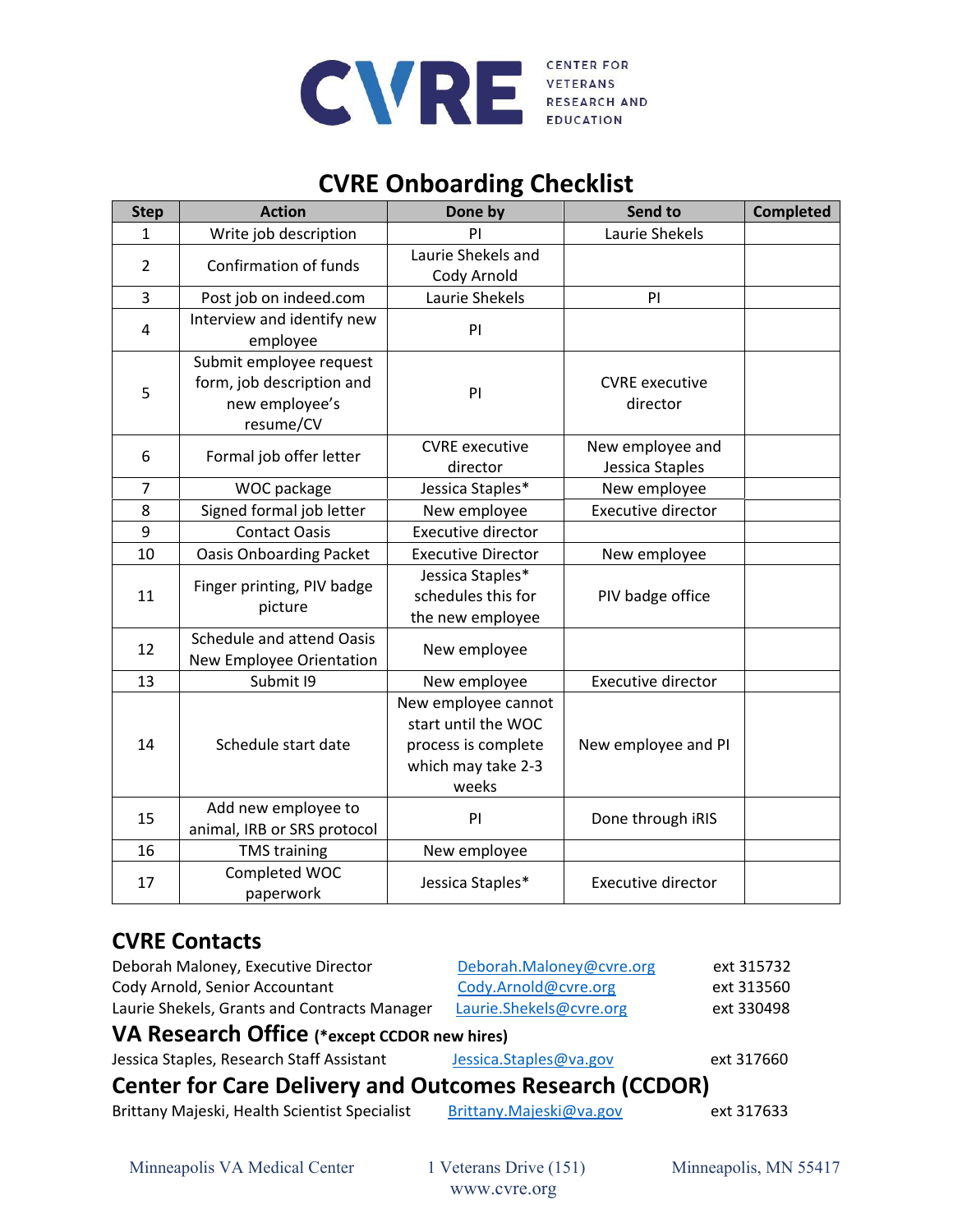

# **Hiring New CVRE Employee Detailed Instructions**

1. Principal investigator will write a job description which should include responsibilities of new hire, qualifications (such as education level, certifications, years of experience required), specify full time or part time. CVRE can offer sample job descriptions if needed. For CVRE internal use, please also include the project/study that will fund the new employee and the salary requested.

2. CVRE will confirm that funds are available on the designated project/study.

3. If a new employee is already identified, steps 3 and 4 are not necessary and PI can continue with step 5. CVRE will post the job on indeed.com. Candidate resumes will be forwarded to PI. PI and CVRE will discuss how long to keep the job posting open.

4. Once the job posting is closed, PI will review the resumes, conduct phone interviews followed by in person interviews of potential new employees. Interviews must be compliant with all local, state and federal employment laws. PI will inform CVRE of candidates not selected so CVRE can update indeed.com.

5. Upon identification of new employee, PI will fill out the Employment Request form (attached) and return to CVRE director for approval.

6. CVRE director will send a formal job offer to the identified new employee. Jessica Staples\* will be copied on the letter to begin WOC (WOC = without compensation) process. PI and Oasis will also receive the offer letter.

#### **NOTE: The Executive Director of CVRE or the Accounting/CFO are the only authorized individuals to make offers of employment for CVRE, per the CVRE Policy Manual. Not the PI.**

7. Jessica Staples\* sends WOC package to the new employee.

8. The employee returns the signed job offer letter to the CVRE director. The director notifies the PI and Jessica Staples that the employee has accepted the position.

9. The CVRE director contacts Oasis. Oasis will send onboarding packet to the director.

10. CVRE director sends the Oasis onboarding packet to new employee which includes instructions for scheduling Oasis orientation.

11. Jessica Staples\* schedules a time for the new employee to go to the PIV badge office for fingerprinting and initiating the PIV badge.

12. New employee attends Oasis orientation.

13. New employee brings passport or 2 forms of ID to the CVRE office for I9 form submission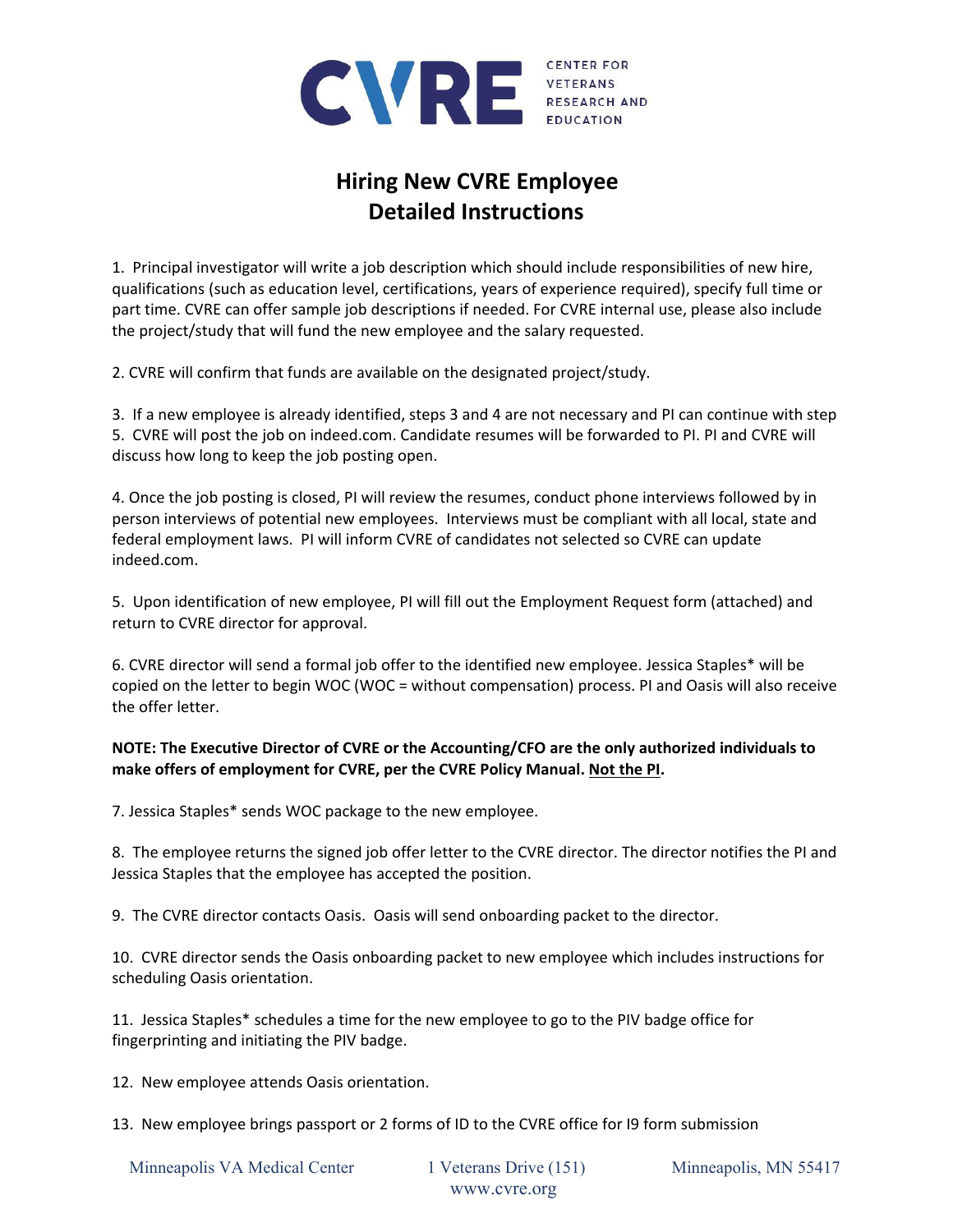

14. Start date is dependent on completion of WOC process which may take 4‐6 weeks. **The new employee cannot start work until the WOC process has been completed.**

15. PI adds the new employee to the IRB, ACORP or SRS protocol. This is done through the online iRIS system. This should be started as soon as the employee has signed the job offer. No animal work, human study work or lab work can be done until the employee is approved on the protocol and WOC status is complete. New employees must meet with the VA veterinarian for a VMU orientation.

16. New employee does required TMS training as identified in WOC package. New employee also does any additional required job specific training.

17. When Jessica Staples\* receives the completed WOC paperwork, she sends it to the CVRE executive director. The WOC paperwork is kept in the employee's file.

\* For all Center for Care Delivery and Outcomes Research (CCDOR) new hires only, contact Brittany Majeski for the VA Onboarding Process instead of Jessica Staples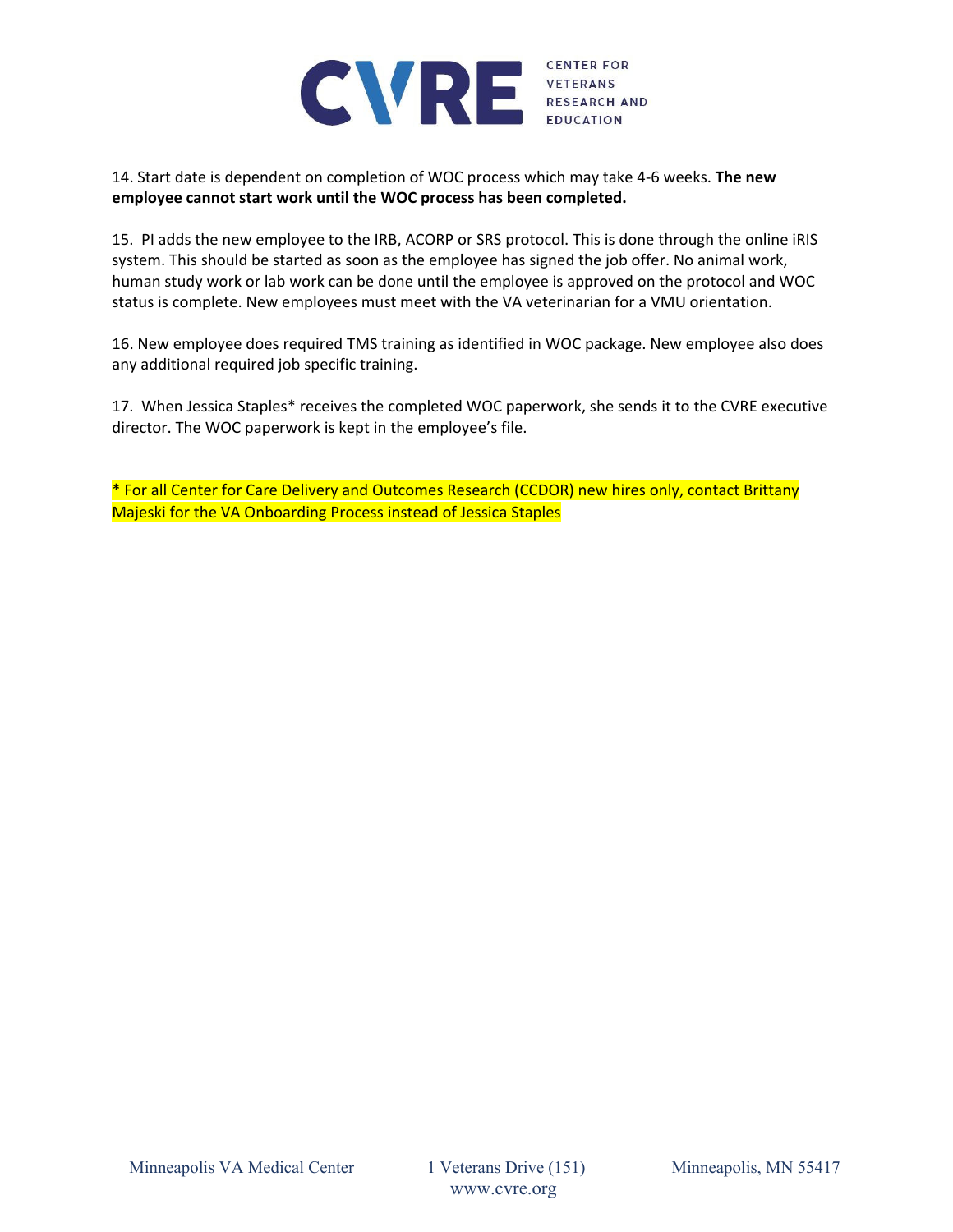

# **EMPLOYMENT REQUEST FORM**

#### **CENTER FOR VETERANS RESEARCH AND EDUCATION**

| Name of Principal Investigator making request: __________________________________                            |           |              |  |  |  |  |  |  |
|--------------------------------------------------------------------------------------------------------------|-----------|--------------|--|--|--|--|--|--|
|                                                                                                              |           |              |  |  |  |  |  |  |
|                                                                                                              |           |              |  |  |  |  |  |  |
|                                                                                                              |           |              |  |  |  |  |  |  |
|                                                                                                              |           |              |  |  |  |  |  |  |
|                                                                                                              |           |              |  |  |  |  |  |  |
| CVRE Project(s) in which employee will be assigned:                                                          |           |              |  |  |  |  |  |  |
| ALLOCATION RATE (%) PROJECT WILL BE EXPENSED FOR CANDIDATE: ____________________                             |           |              |  |  |  |  |  |  |
| Employee will be: HOURLY                                                                                     | SALARIED  | (CIRCLE ONE) |  |  |  |  |  |  |
| Employee will be: PART-TIME FULL-TIME (CIRCLE ONE)                                                           |           |              |  |  |  |  |  |  |
|                                                                                                              |           |              |  |  |  |  |  |  |
| Will employee need to go through WOC process?  YES<br><b>NO</b><br>*NOTE: WOC processing may take 30-60 days |           |              |  |  |  |  |  |  |
| Signature of PI: _________________________                                                                   |           |              |  |  |  |  |  |  |
|                                                                                                              |           |              |  |  |  |  |  |  |
| Executive Director Approval: YES                                                                             | <b>NO</b> |              |  |  |  |  |  |  |
|                                                                                                              |           |              |  |  |  |  |  |  |
|                                                                                                              |           |              |  |  |  |  |  |  |

### **IMPORTANT NOTE:**

Approval for employment is subject to having an executed contract on file for the award from which the employee will be paid. In addition, funding must be available per the award/contract budget for